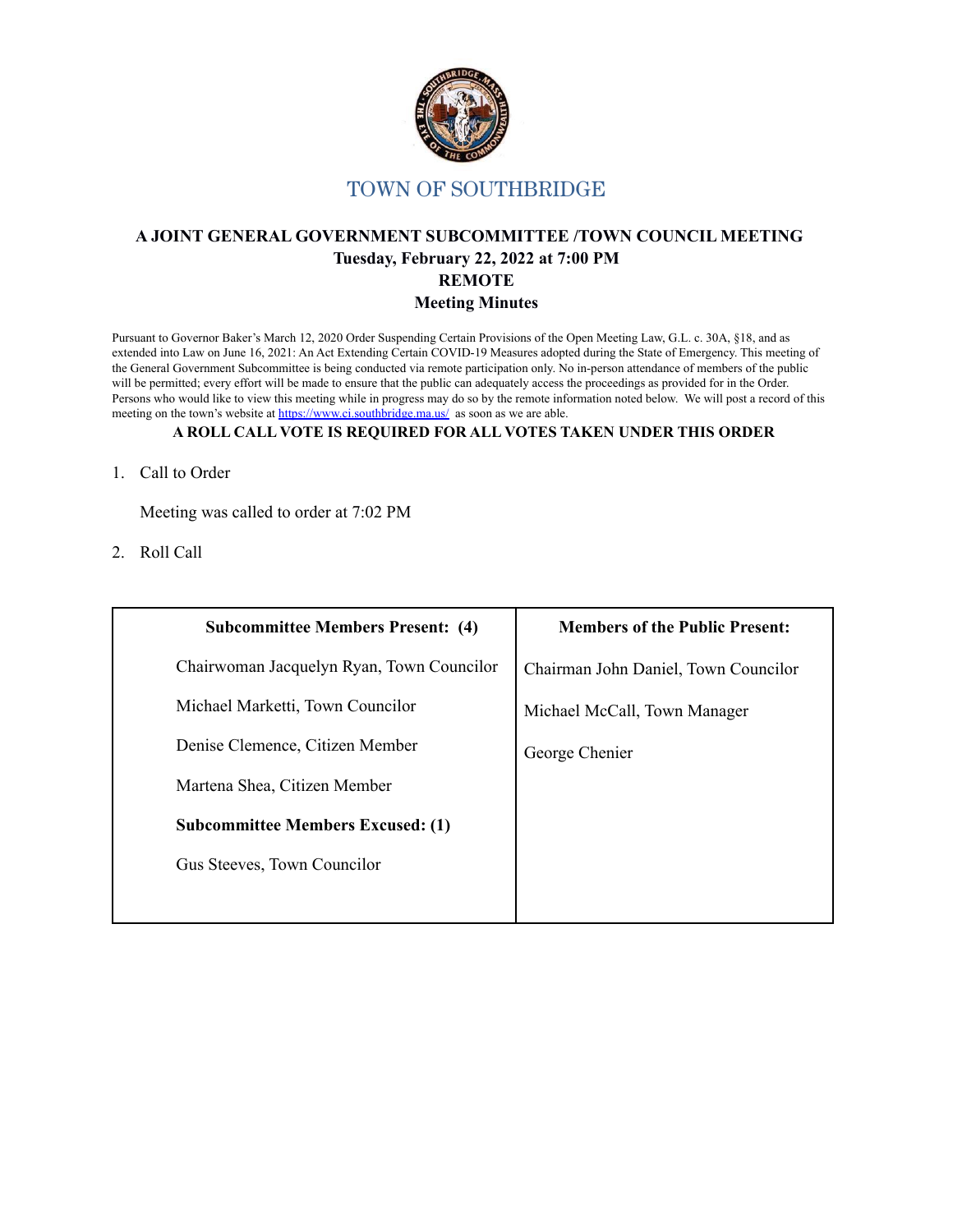

3. Consider and accept General Government Subcommittee Minutes of January 27, 2022

There was no discussion on the meeting minutes as presented.

MOTION: Accept the General Government Subcommittee Meeting Minutes for January 27th, 2022

MOTION MADE BY: Citizen Member Denise Clemence

SECONDED BY: Councilor Michael Marketti

MOTION PASSES 3-0-1 with Citizen Member Shea Abstaining

4. Discuss the proposal to provide electrical services for the installation of a new electrical panel and circuits in the Maintenance Airport Hanger from Garon Electrical Service, Inc for \$24,000 and recommend that the Town Council approve this proposal and authorize the Town Manager to sign all related documents.

Richard Clemence of the Airport Commission explained that this electrical panel is in a hanger that is being remodeled and that was identified as a need. The procurement process went through as the state demanded and the Commission selected Garon Electrical to do the job based on that procurement process. Mr. Clemence explained that it will be funded out of the Airport Commission's capital item budget.

Councilor Michael Marketti asked if there was any movement towards getting further funds from non town taxpayer sources to which Mr. Clemence stated that they are eying some other sources.

Citizen Member Clemence asked how long this project would take once approved and if there were tenants expected for the space. Mr. Clemence stated that yes there were tenants interested and that he expected the project to be done in two weeks once approved.

MOTION: Recommend that the Town Council approve the proposal to provide electrical services for the installation of a new electrical panel and circuits in the Maintenance Airport Hanger from Garon Electrical Service, Inc for \$24,000

MOTION MADE BY: Citizen Member Denise Clemence

SECONDED BY: Councilor Jacquelyn Ryan

MOTION PASSES 4-0, Unanimous of all Present.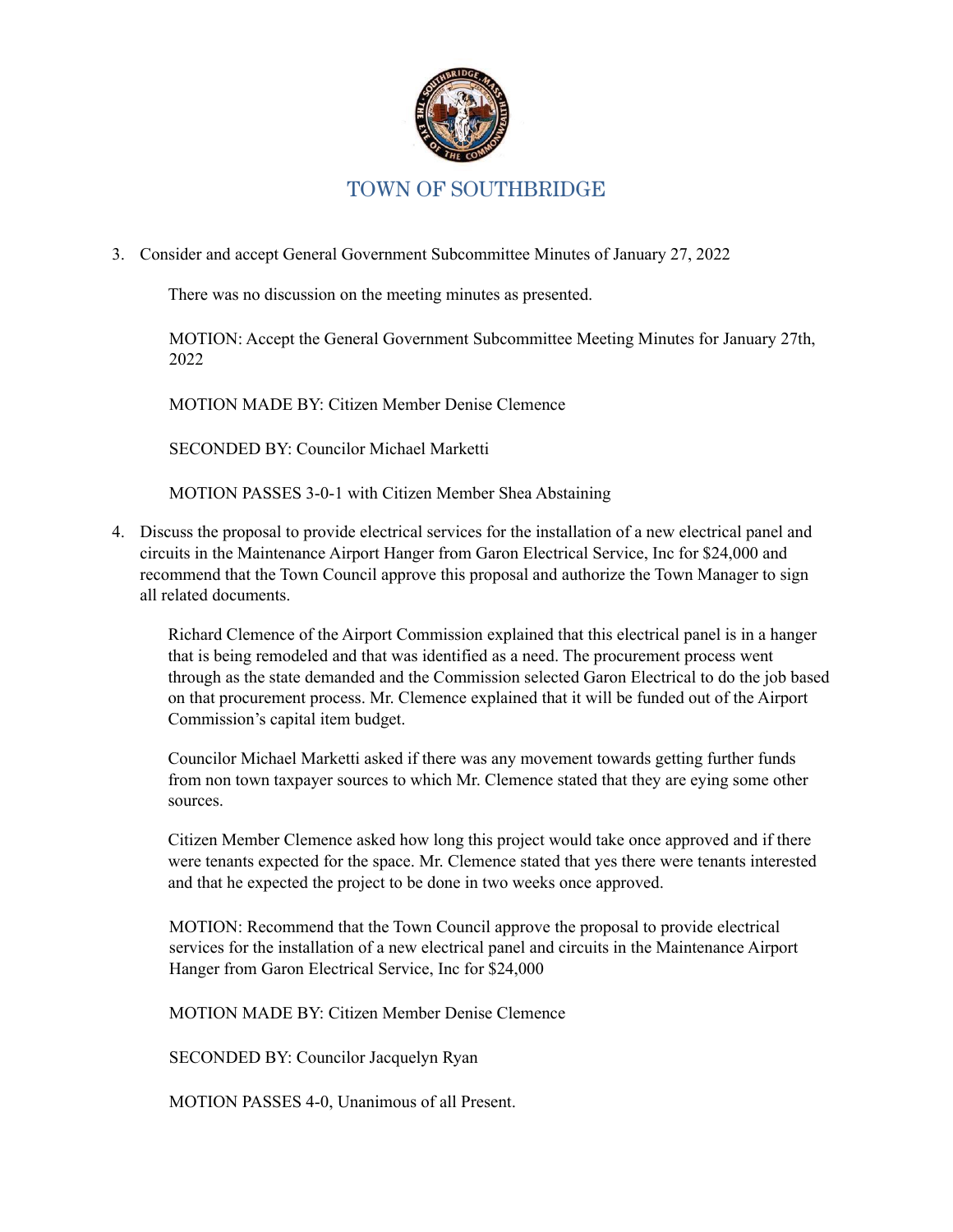

5. Discuss a transfer for \$71,000 to Town Manager Salaries and Wages; \$31,000 from Treasurer/Collector Salaries and Wages and \$40,000 from Economic Development Salaries and Wages, to fund the Town Manager's Reorganization Plan voted August 23, 2021 and recommend to Town Council for approval.

Town Manager Michael McCall explained that this in reference to the reorganization plan that was passed by the Town Council Previously and that this money being transferred out is to cover the costs of the HR/Payroll tasks and positions that have been moved from the Treasurer's Office to the Town Manager's office as seen in the new town organization chart.

Finance Director Karen Harnois stated that they waited to do this transfer until all the new staff members were hired and the salaries and benefits were finalized to make sure the proper amount of funds were transferred out of the Treasurer's Office.

Councilor Michael Marketti requested a copy of all the new HR hires salaries be provided to the Town Council.

MOTION: Recommend that the Town Council transfer for \$71,000 to Town Manager Salaries and Wages; \$31,000 from Treasurer/Collector Salaries and Wages and \$40,000 from Economic Development Salaries and Wages, to fund the Town Manager's Reorganization Plan voted August 23, 2021.

MOTION MADE BY: Councilor Michael Marketti

SECONDED BY: Citizen Member Shea

MOTION PASSES 4-0, Unanimous of all Present.

6. Discuss a transfer for \$714.13 to Workers Compensation Insurance-Town from Workers Compensation Insurance-School, to pay Workers Compensation Insurance Audit Adjustment Invoice and recommend to the Town Council for approval.

Finance Director Karen Harnois explained that there was a Financial audit done of the Worker's Compensation Insurance and that the cost of the audit were adjusted slightly and the school system is now just covering their portion of the increased costs.

MOTION: Recommend that the Town Council transfer \$714.13 to Workers Compensation Insurance-Town from Workers Compensation Insurance-School, to pay Workers Compensation Insurance Audit Adjustment Invoice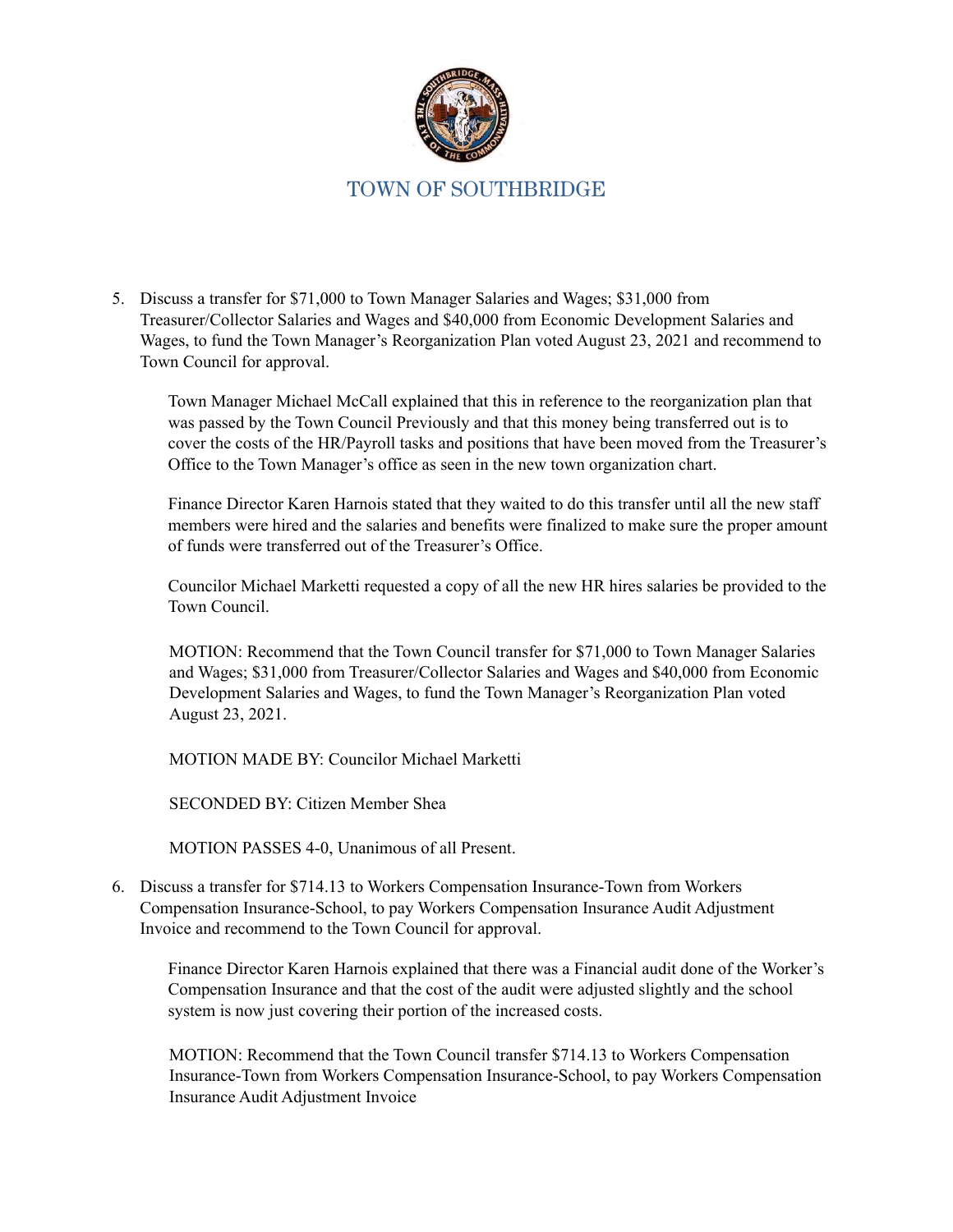

MOTION MADE BY: Citizen Member Denise Clemence

SECONDED BY: Councilor Jacquelyn Ryan

MOTION PASSES 4-0, Unanimous of All Present.

7. Discuss donations totaling \$3,590.00 to the Town of Southbridge Holiday Visions Program and make a recommendation for Town Council to accept these donations. The amounts were donated from the Hyde/Dexter Russell Charitable Foundation \$2,000; Southbridge Business Partnership \$1,000; Sturbridge Coffee Roasters \$90; and David Adams \$500.00.

Finance Director Karen Harnois explained that these donations have been received over the last couple of months and that the town has to accept them.

Councilor Jacquelyn Ryan stated she was happy to see the amount of financial support coming in for the committee and stated she has loved seeing all the decorations put up during the holiday season.

Councilor Michael Marketti asked why the Town was holding the money to which Citizen Member Denise Clemence stated that this committee was approved by the Town Council to work under the 501(3)c status of the town.

Citizen Member Denise Clemence, who helps run the Holiday Vision's Committee, stated that she is very grateful for all the support both financially and volunteer based that many in the community have given towards the goal of the committee over the years. She went on to state how the business community notices the work that Holiday Vision's does.

MOTION: Recommend that the Town Council accept the donations totaling \$3,590.00 to the Town of Southbridge Holiday Visions Program. The amounts were donated from the Hyde/Dexter Russell Charitable Foundation \$2,000; Southbridge Business Partnership \$1,000; Sturbridge Coffee Roasters \$90; and David Adams \$500.00.

MOTION MADE BY: Citizen Member Martena Shea

SECONDED BY: Councilor Michael Marketti

MOTION PASSES 4-0, Unanimous of all Present

#### 8. Adjournment

MOTION: To Adjourn the Meeting